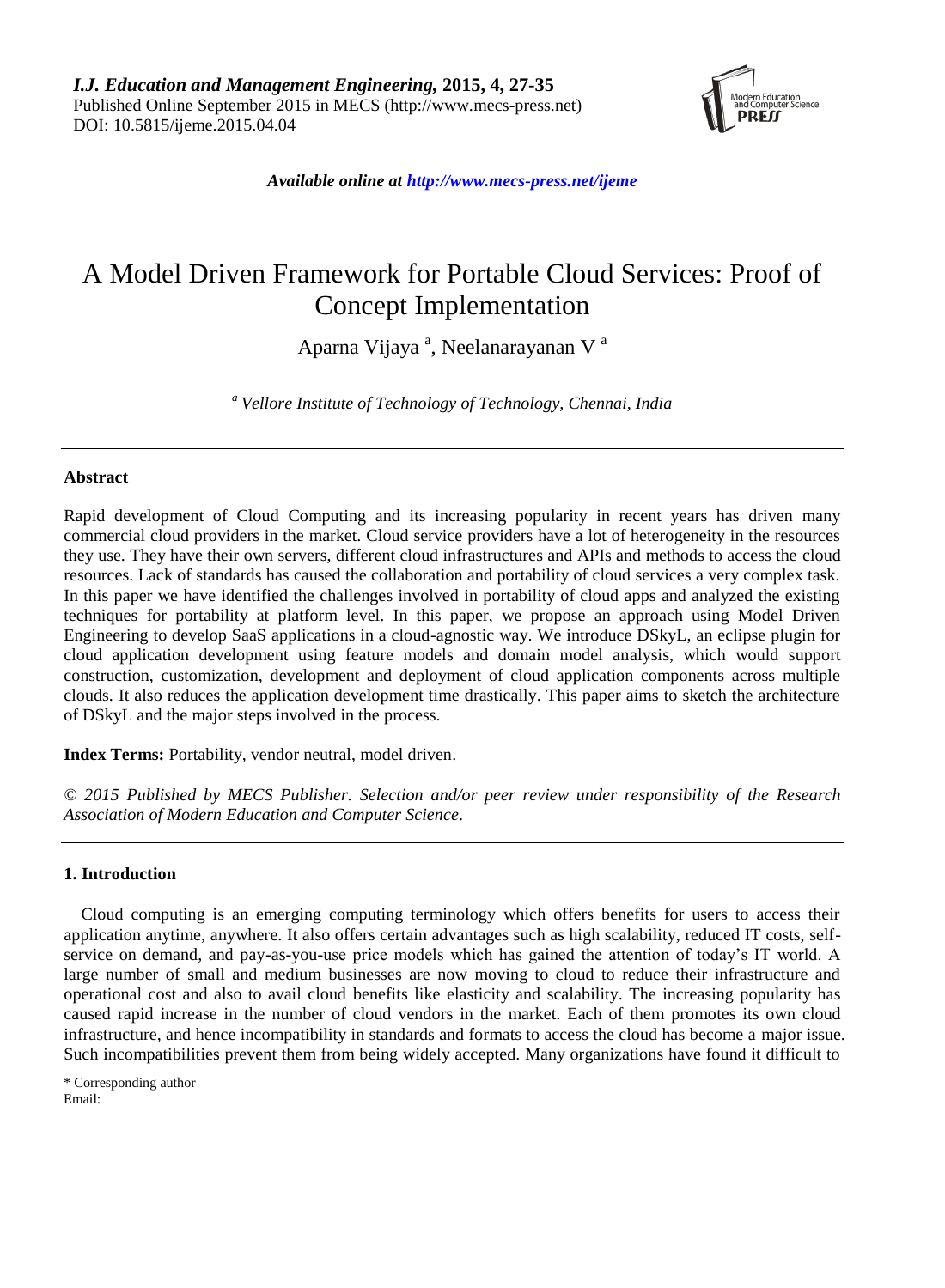adopt cloud-based solutions, particularly because of the vender lock-in problem [2][3] and the huge investment and effort required to transform non cloud applications to cloud. One of the main obstacles faced by organizations is the lack of understanding in selecting the cloud provider and services best suited for their application [4]. However, different cloud application platform offerings are characterized by considerable heterogeneity. Because of incompatibilities, users that develop applications on a specific platform may encounter significant problems when trying to deploy their application in a different environment [5]. Hence, the need for multiple clouds to support same application and be able to work seamlessly i.e. cloud portability, is rising [6].

Standardization could be a simple way to achieve cloud portability, however, it may take years for the standards to be fully agreed upon and adopted, if ever. Hence, effort has been made from researchers for developing technologies to enable portability among clouds, from both the cloud provider's and user's perspectives.

This paper aims to propose an approach for cloud application portability. DSkyL is a development platform (PaaS), a key benefit is that users can develop and deploy applications without the burden of setting up and maintaining the necessary programming environment and infrastructure that is supported by the different cloud configurations. DSkyL also helps the developers to decrease development effort and time.

The rest of the paper is organized as follow: In section 2 we describe the related work. Section 3 talks about our proposed method, architectural and implementation overview. And Section 5 concludes the paper.

## **2. Background**

In this section the need for deploying cloud applications over heterogeneous cloud providers and few existing solutions are discussed.

### *2.1. Need*

Assume a startup company working on a mobile application development. They have developed the application with Slim REST API framework and pushed it into the HP Horizon Cloud as they were giving a free usage for limited use for its users. As months pass by the customer base grew gradually and now there is a need to step into other domains like Windows and iOS. Since the organization does not have a huge developer division, the cost for hiring separate platform programmers will incur more cost than the revenue it generated. This is a scenario where the need for application portability comes in.

Consider the scenario where you are a developer at an ISV (Independent Software Vendor) that offers CRM application on one of the most popular SaaS platforms available. Now if you want to sell your application to those customers using alternative platforms and if some of those potential customers want to have the application hosted in a different environment; the application have to be re-written to run on those environments and build a new cloud hosting relationship. As an ISV, this would be very expensive. Such a scenario limits the "openness" at the platform level. Platforms which use a proprietary programming language, explicitly tied to a single vendor's implementation will force the customers to use a specific platform thereafter.

Hence a platform independent image can be beneficial in four scenarios:

- i) When application development and hosting is not particular to a cloud provider.
- ii) When a cloud service provider aims to improve their services by providing new application development APIs and hosting methodologies.
- iii) When a cloud service provider aims to scale their services (SaaS) by offering the services of a new cloud provider's resources (IaaS).
- iv) When a user needs more processing power for his application, he might want to host the application in multiple clouds. The equations are an exception to the prescribed specifications of this template.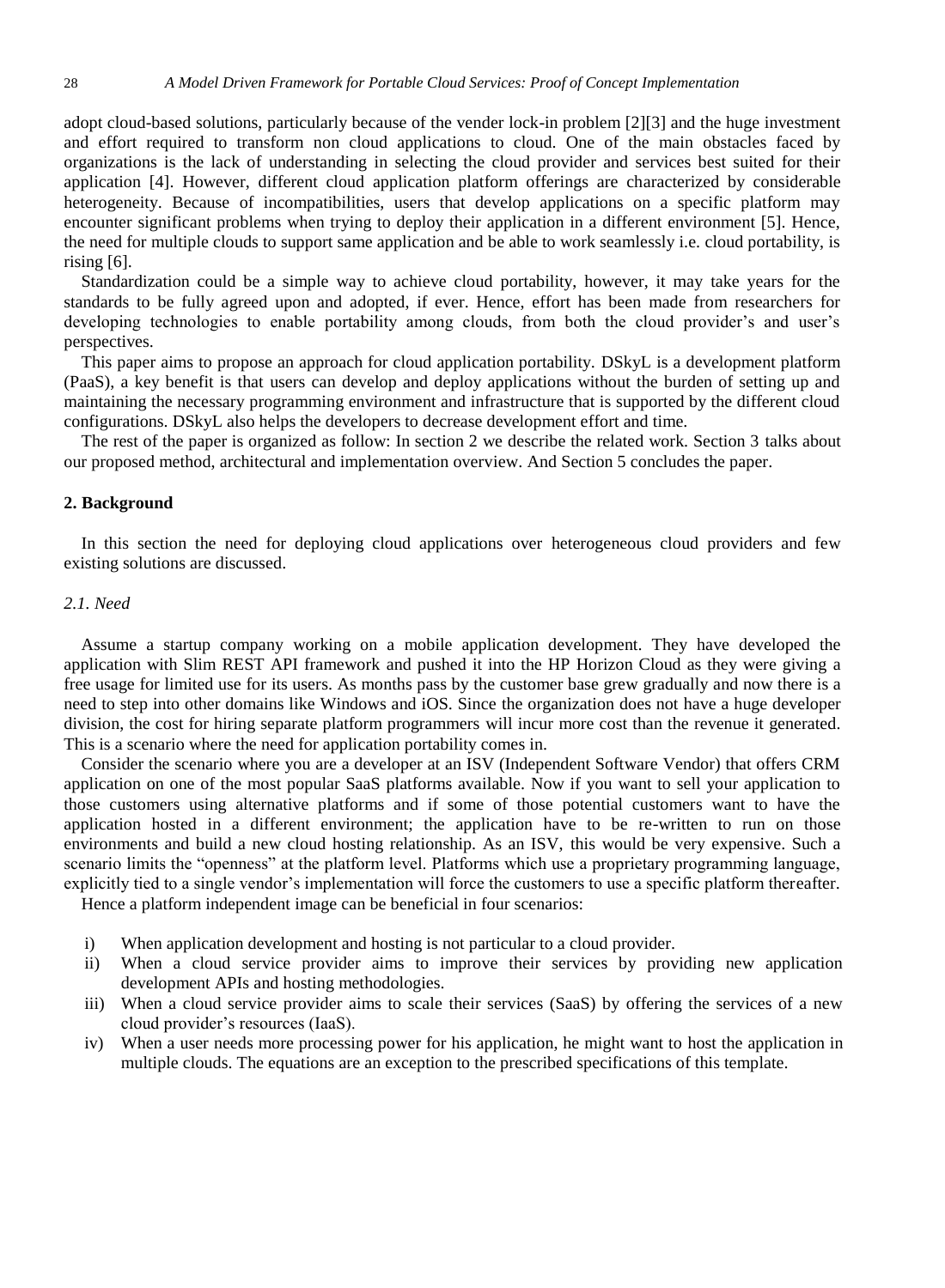## *2.2. Existing Literature*

Recently, several initiatives have emerged that define approaches to support application migration to the cloud. A comparative study of different approaches is summarized in this section.

1) Open Cloud Computing Interface (OCCI): OCCI provides set of specifications for cloud tasks like deployment, dynamic scaling and monitoring across different cloud providers. It offers an API which is supported by Eucalyptus, OpenNabula and OpenStack. Hence, OCCI can be classified as a standardized approach for Open Cloud Computing Interface [11].

2) SimpleCloud: SimpleCloud is an API that allows to use storage services independent of cloud platforms. It offers two key services (i) File Storage Service and (ii) Document Storage Service. The File Storage Service allows file operations such as storing, reading, deleting, copying etc. It allows developers to access storage services from Amazon, Microsoft Azure, Rackspace and others, using the same application code. The Document Storage Service provides developer a single API that abstracts the interfaces of all major databases. SimpleCloud can be considered as an intermediary layer for decoupling applications from directly accessing the storage mechanisms of specific platforms [12].

3) MOSAIC: MOSAIC provides an Agnostic, vendor neutral, API at PaaS level and an Open Source Platform, with adapters to most notable Cloud Providers' APIs. It also deals with Cloud Agency for multi Cloud Services brokering, SLA monitoring and dynamic reconfiguration. MOSAIC also proposes a machinereadable Cloud Ontology. At design-time, using this API developers can create applications that consist of multiple cloud components. A cloud component for example, can be a Java application. At this point the application is not bound to any specific platform. Then, at runtime, the mOSAIC platform decomposes the application into the various cloud components and deploys each one on the cloud platform that provides the best implementation for the cloud component's functionality. The selection of the concrete cloud services to be used is automated and performed by the mOSAIC platform. Therefore developers can focus on developing their applications in a platform-neutral manner, and later on, they can decide on which cloud provider they wish to deploy them [13]. The mOSAIC API acts as an intermediary layer between the developers and the actual cloud platforms, and developers do not have to use proprietary APIs of the target could platforms.

4) OASIS TOSCA: The OASIS TOSCA works to enhance the portability of cloud applications and services. TOSCA aims to enable interoperable infrastructure cloud services and description of application, the relationships between parts of the service, and the operational behavior of these services. TOSCA will also make it possible for higher-level operational behavior to be associated with cloud infrastructure management. The TOSCA specification uses TOSCA xml and xs namespace prefixes [14]. The specification defines a metamodel for defining the structure of an IT service and its management. The Topology Template defines the structure of a service. Plans define the process models that are used to create, terminate and manage a service.

5) MODA Clouds: Model Driven approach for Design and Implementing application on multiple cloud allows allow developers to design software systems in a cloud-agnostic way and to be supported by model transformation techniques into the process of instantiating the system into specific, possibly, multiple Clouds [15]. During design, implementation and deployment, the MODACLOUDS Integrated Development Environment (IDE) supports a Cloud-agnostic design of software systems, the semi-automatic translation of design artifacts into code, and the automatic deployment on the targeted Clouds. The run-time layer offered by MODACLOUDS: (i) enables system operators to oversee the execution of the system on multiple Clouds; (ii) automatically triggers some adaptation actions (e.g., migrate some system components from a IaaS to another offering better performance at that time); and (iii) provides run-time information to the design-time environment (the IDE) that can inform the software system evolution process.

6) Openshift: OpenShift is a Platform as a Service offered by Red Hat. Openshift is a platform for developers to build, test, deploy and run cloud applications [16]. By using this developer can focus only in designing and coding, whereas all the infrastructure and middleware management is handled by Openshift. Steps for developers to use Openshift: i) Create an "Application" in OpenShift (using command-line or the IDE). ii)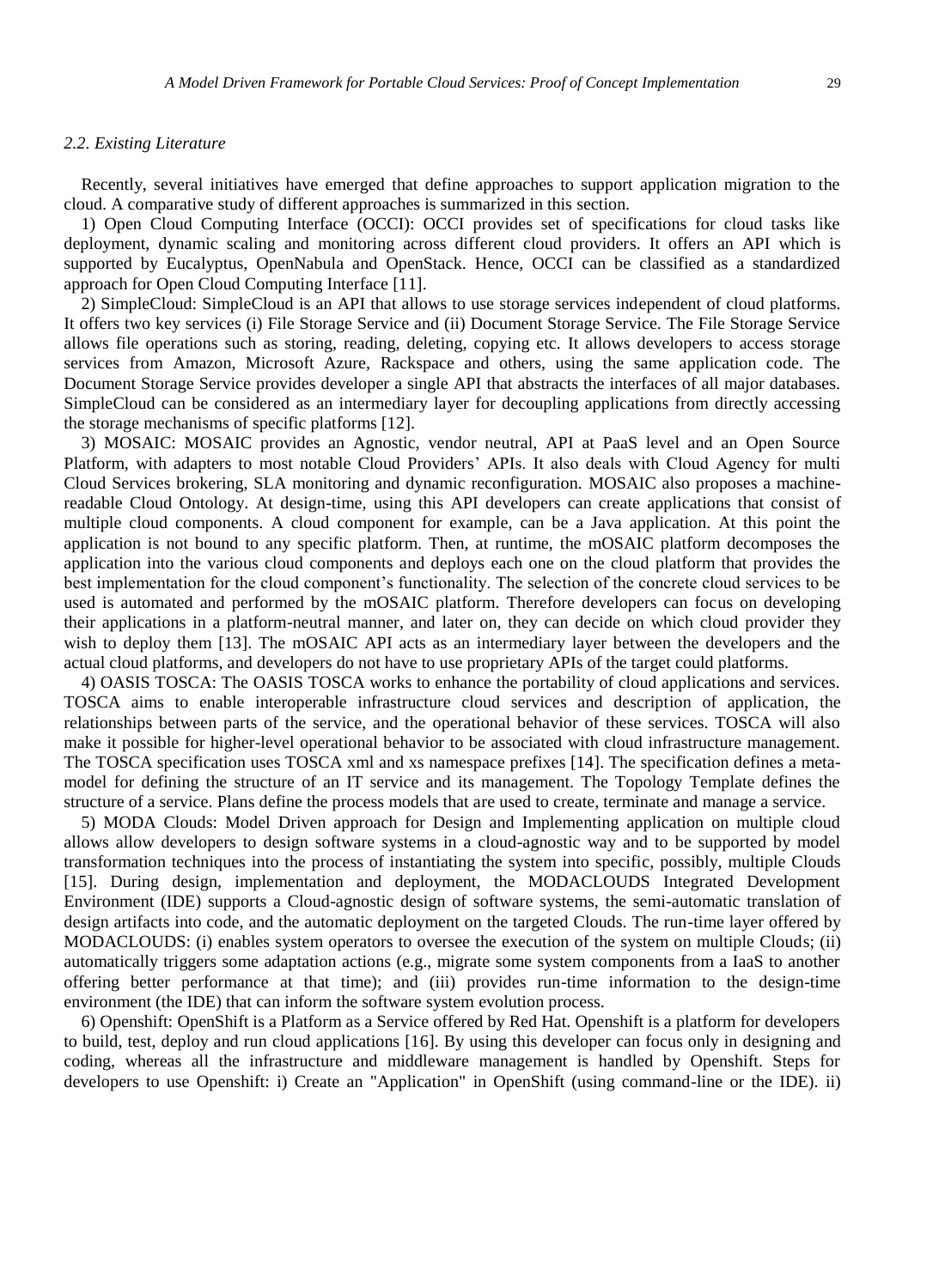Code the application (in IDEs like TextMate, Eclipse, Visual Studio etc). iii) Push the application code to OpenShift (again, with the command-line or the IDE). Openshift supports No-Lock-In at PaaS level by providing built-in support for Java, Python, PHP, Perl, Ruby and Node.js. In addition, OpenShift is extensible with a customizable cartridge functionality that allows enterprising developers to add any other language they wish. In addition to this flexible, OpenShift supports many of the popular frameworks such as Spring, Rails, Play that make developer's life easier.

7) ARTIST - ARTIST proposes an approach that starts with the characterization of application from two points of view; technical and business of the current legacy application and how the company expects those aspects to be in the future to provide a gap analysis. It is then followed by a technical feasibility analysis and business feasibility analysis. Based on this gap analysis using a technical feasibility tool and a business feasibility tool, the migration tasks and their effort are recorded, and it also simulates the impact of the modernized application in the organization [17].

A comparative study performed on these methodologies is summarized as follows:

| Approach<br><b>Name</b>      | <b>Languages</b><br>supported               | Data Support                                                                  | OS                | <b>Clouds Tested</b>                         | <b>Vendor</b><br>Independent? | Methodology<br>adopted                     |
|------------------------------|---------------------------------------------|-------------------------------------------------------------------------------|-------------------|----------------------------------------------|-------------------------------|--------------------------------------------|
| OCCI                         | Java, Ruby,<br>erlang                       | <b>AWS</b>                                                                    | Cross<br>platform | OpenNebula,<br>mnesia                        | Yes                           | Cloud-<br>specific<br>standards            |
| SimpleCloud                  | <b>PHP</b>                                  | Amazon S3 and<br>Nirvanix IMFS                                                | Cross<br>platform | Zend Cloud                                   | N <sub>o</sub>                | API                                        |
| mOSAIC                       | Java,<br>Python,<br>erlang,<br>node.js      | Riak.<br>CouchDB,<br>MemcachDB.<br>Redis, MySQL,<br>Amazon S3,<br><b>HDFS</b> | Linux             | Amazon EC2,<br>OpenNabula,<br>Eucalyptus,    | Yes                           | Multiagent<br>Systems                      |
| <b>OASIS</b><br><b>TOSCA</b> | Java, PHP                                   | <b>MySQL</b>                                                                  | Linux             | OpenStack                                    | Yes                           | Cloud-<br>specific<br>standards            |
| <b>MODA</b><br>Clouds        | Java.<br>Python,<br>erlang,<br>node.js      | Riak.<br>CouchDB,<br>MemcachDB.<br>Redis, MySQL,<br>Amazon S3,<br><b>HDFS</b> | Linux             | Eucalyptus                                   | Yes                           | Model-driven<br>application<br>engineering |
| Openshift                    | Java.<br>Python,<br>perl, Ruby,<br>PHP, NET | MongoDB,<br>MySQL,<br>PostgreSQL,<br>Microsoft SQL<br>Server                  | Linux             |                                              | Yes                           | Hybrid<br>Platform as a<br>Service         |
| Artist                       | Java                                        | <b>MySQL</b>                                                                  | Cross<br>platform |                                              | Yes                           |                                            |
| Docker                       | Java,<br>Python,<br>Ruby,<br>node.js        | MongoDB,<br>Postgre SOL                                                       | Cross<br>platform | Rackspace,<br>Joyent, Azure,<br>Google Cloud | Yes                           | Container &<br>packaging<br>approach       |

Table 1. Comparison of cloud portability approaches

# **3. DSkyL – Proof of Concept**

## *3.1. Overview*

Traditional cloud computing providers enable developers to program and deploy applications in the cloud by using platform as a service (PaaS). PaaS based cloud computing allows cloud customers to concentrate on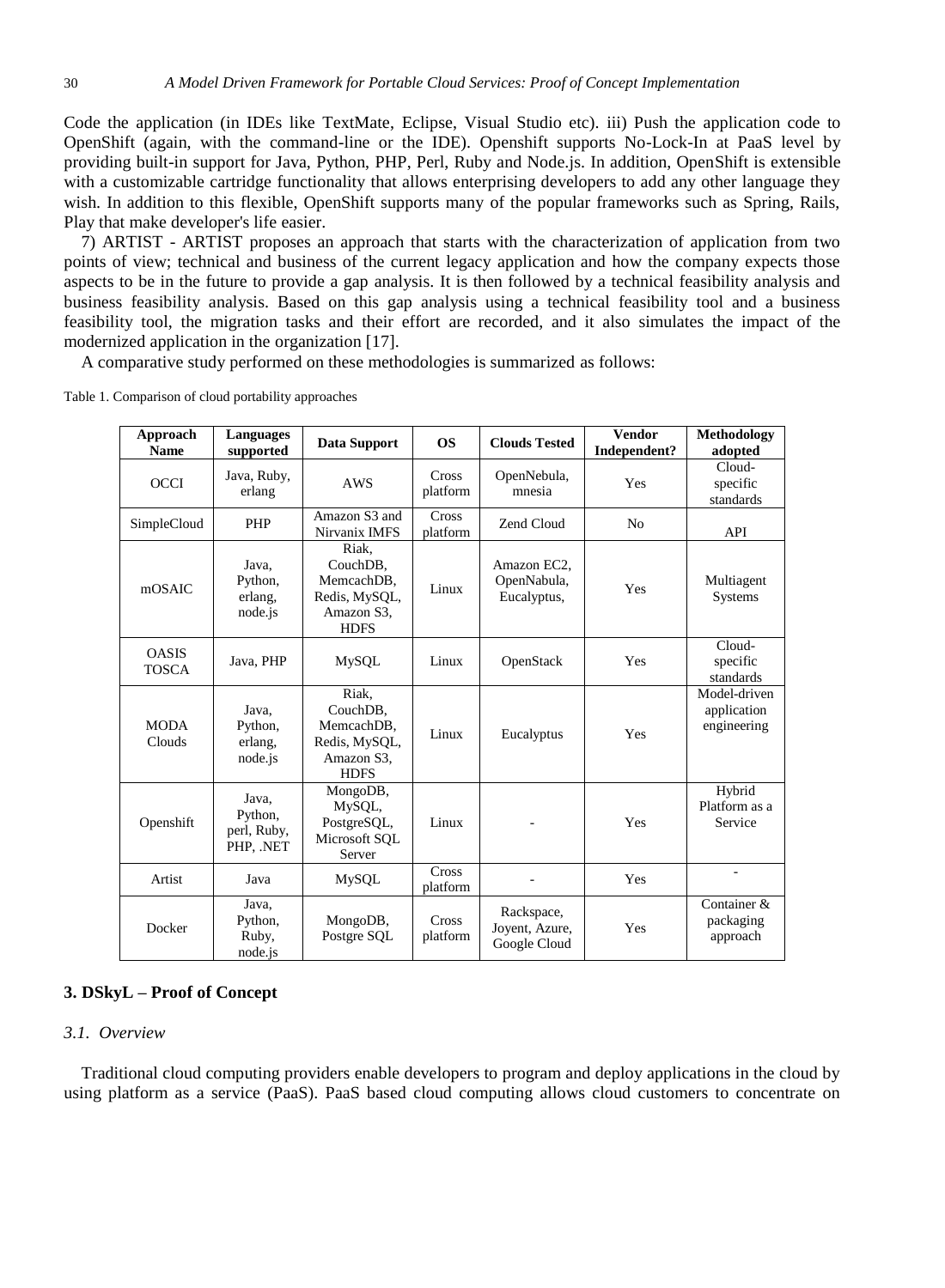application development and maintenance whereas the underlying plat-form is managed by a cloud provider. Despite the benefits of such an approach, since the PaaS is specific for each vendor; this service model usually comes with a high level of vendor lock in. Whenever the developer decides to change its cloud provider there will be a major application rewrite, specific for the new PaaS. This section details the initial results of a work whose goal is to build a PaaS which will create applications which are platform neutral.

It is always recommended to keep pieces of the applications as small as possible. If you're building out a giant application that's going to do multiple things, architect in such way that it is broken down into multiple smaller applications. Different cloud services run on different hardware, some with better performance than others. So if the company decides to move to another cloud service with the application, building it in small chunks makes it easier to run on multiple machines.

We have used the concept of feature models to decompose the application to small chunks. These feature models are platform-independent that captures the essence of the application to produce a domain specific code (DSL). The deployable file is generated from the configuration files. Portability is achieved by using the concept of containers. Containers will include everything that is needed for an application to run. A container will include all the dependencies associated for running the application.

#### *3.2. Architecture*

The proposed method allows the application to be ported based on: (i) an architecture model of the application (ii) deployment model or topology of the application and (iii) service level agreements for application deployment in cloud.

There is an abstraction between the application and the underlying cloud platform. Hence end users can quickly build and deploy applications without worrying about the underlying environment. This reduces the concern of missing dependencies due to differences in the underlying operating system. A high level architecture specifying where DSkyL fits in is specified below:





#### *3.3. Modeling Notations*

We have used the concept of nodes and relationship type for specifying the application components and their topology. The service level agreements or constraints can also be imposed on the model by mentioning them as a rule.

End users and developers have different perspectives about the software [20]. User focuses on the problem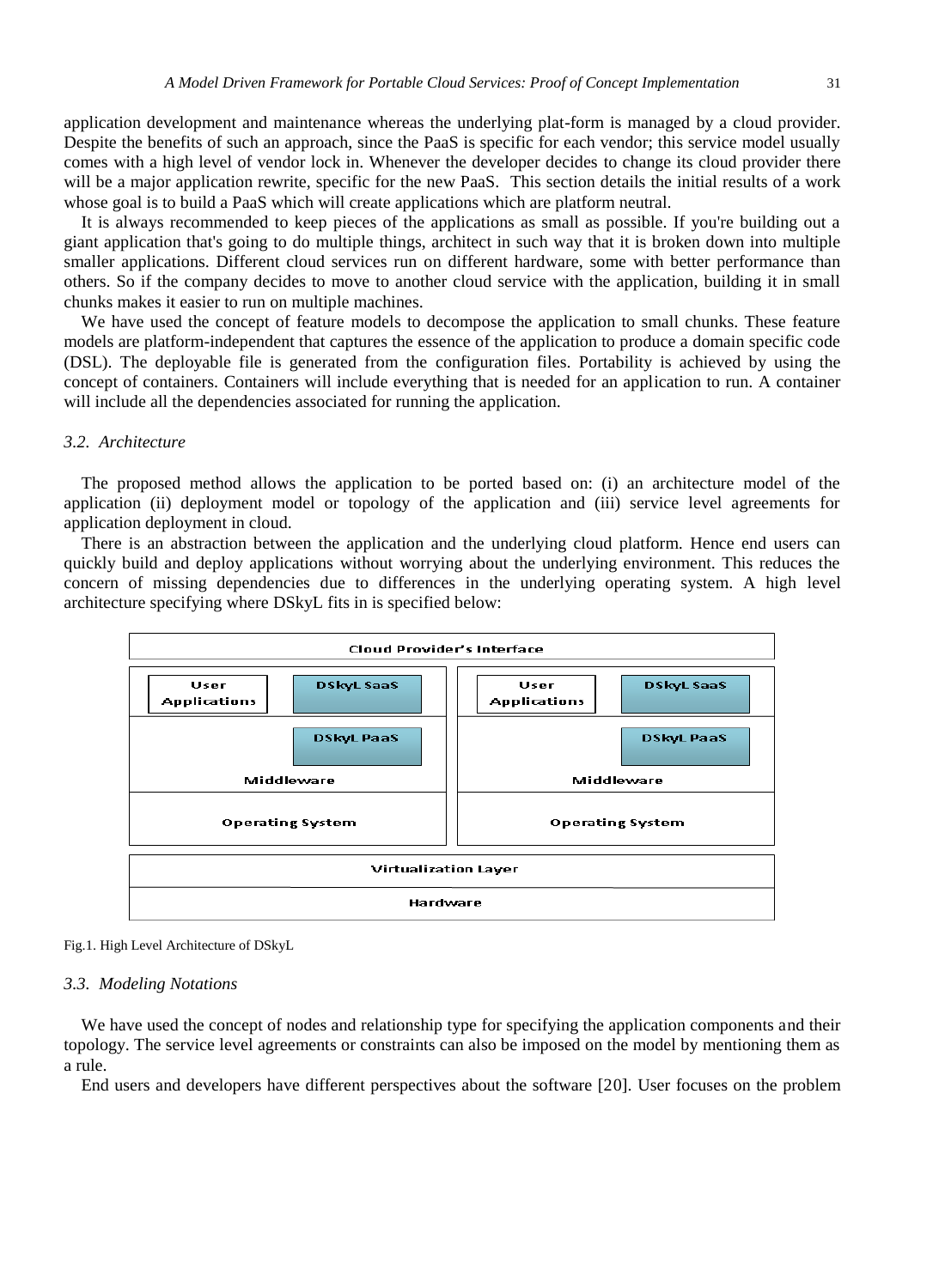domain, where system's features are the primary concern. Developer focuses on the solution domain, where life-cycle artifacts are of importance. Hence there arises a major difficulty in understanding the system because of different interest of the user and the developer. A feature is a bundle of system functionality that focuses on the system from the user's perspective. Users generally request new functionality or report defects in existing functionality in terms of features.

To create an application, the first step is to create a new architecture template in which the components of the application are modeled. Every component is specified as a feature while describing the architecture of the application. Feature is a set of modules that implement a subset of system functionality. They are a usercentered view of a system's functionality and is an aspect in the problem domain. Every Feature Model has a root feature beneath which other optional or mandatory features are modeled. The dependencies between the features can also specified using relations. The relationship currently supported by the tool is "compose of", "refines", "conflicts", "requires" and "mutually exclusive". Features for an application can be either optional or mandatory.

Once the application is modeled; the deployment topology for the application is defined using deployment template. The deployment topology can be specified using nodes where every node can be either a server or application or database and so on. The features are related to the nodes using relationships. Also the nodes can be related to one another using relationships. Three relationship types are by default implemented in the tool. They are "deployed on", "hosted on" or" installed on". User can create new relationship type according to the need.

The tool offers all available features and nodes in a palette in its template. From there, the user drags the desired features or nodes and drops it into the editing area. Selecting one relationship type creates a relationship that has to be connected to the desired source and target.

## *3.4. Container Overview*

TOSCA is currently advanced in its specification for orchestration which makes it an ideal candidate for becoming the standard blueprint definition for containers. The fact that TOSCA is backed by a standards body (OASIS) makes it a great platform for defining a standard container orchestration specification that is portable across various cloud environments and container providers. We have used the Cloud Service Archive (CSAR) proposed by OASIS TOSCA. It is a container file in the ZIP file format. It includes the cloud application architecture and its deployment template, all artifacts like operations defined by every node type and artifacts required to execute the application like associated libraries, deployment descriptors and other configuration files.

It represents metadata of the other files in the CSAR. These metadata are given in the format of name/value pairs. These name/value pairs (*<name>: <value>*) are organized in blocks. Each block provides metadata of a certain artifact of the CSAR. The structure of the manifest file is as follows:

Manifest-Version: x.x CSAR-Version: x.y Created-By: test Entry-Service-Template: file name that is the entry point for the cloud application.

## *3.5. Implementation*

DSkyL is as an Eclipse plug-in and it adheres to OSGi architecture for plug-in development. It has a Modeling Tool Editor with application modeler template and deployment template. These templates facilitate the creation of application features and deployment topology.

Sample of application template and deployment topology template is shown below: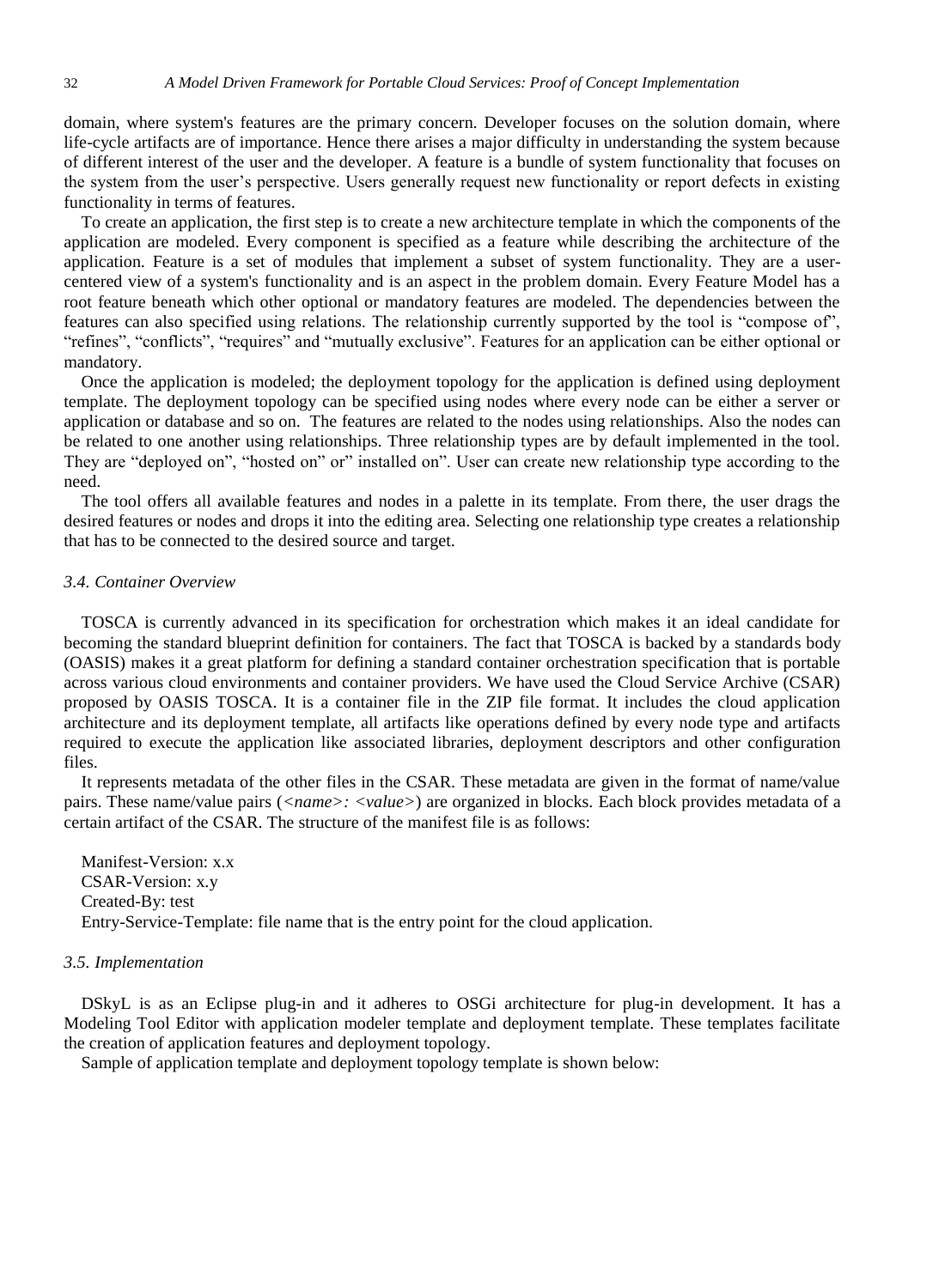

Fig.2. Application Topology



Fig.3. Deployment Topology

## **4. Conclusions and Future Work**

In recent days the vendor lock-in problem has evolved as a major hindrance for cloud computing being widely adopted. It is because users/organizations may opt for different cloud providers over a period of time for various reasons like optimal choice on expenses and resources, contract termination or some legal issues. The lack of standard approaches for portability between cloud providers causes the problem. It might take years for providers to agree upon common standards. In order to solve this problem, this paper presents a model-driven approach for cloud portability. The cloud technologies and MDE, together, can benefit the users by providing better productivity, improved maintenance and reuse. The proposed approach is still under development. Only a prototype of the tool has been implemented. Currently data portability has not been implemented and the evaluation of the tool is not been carried out.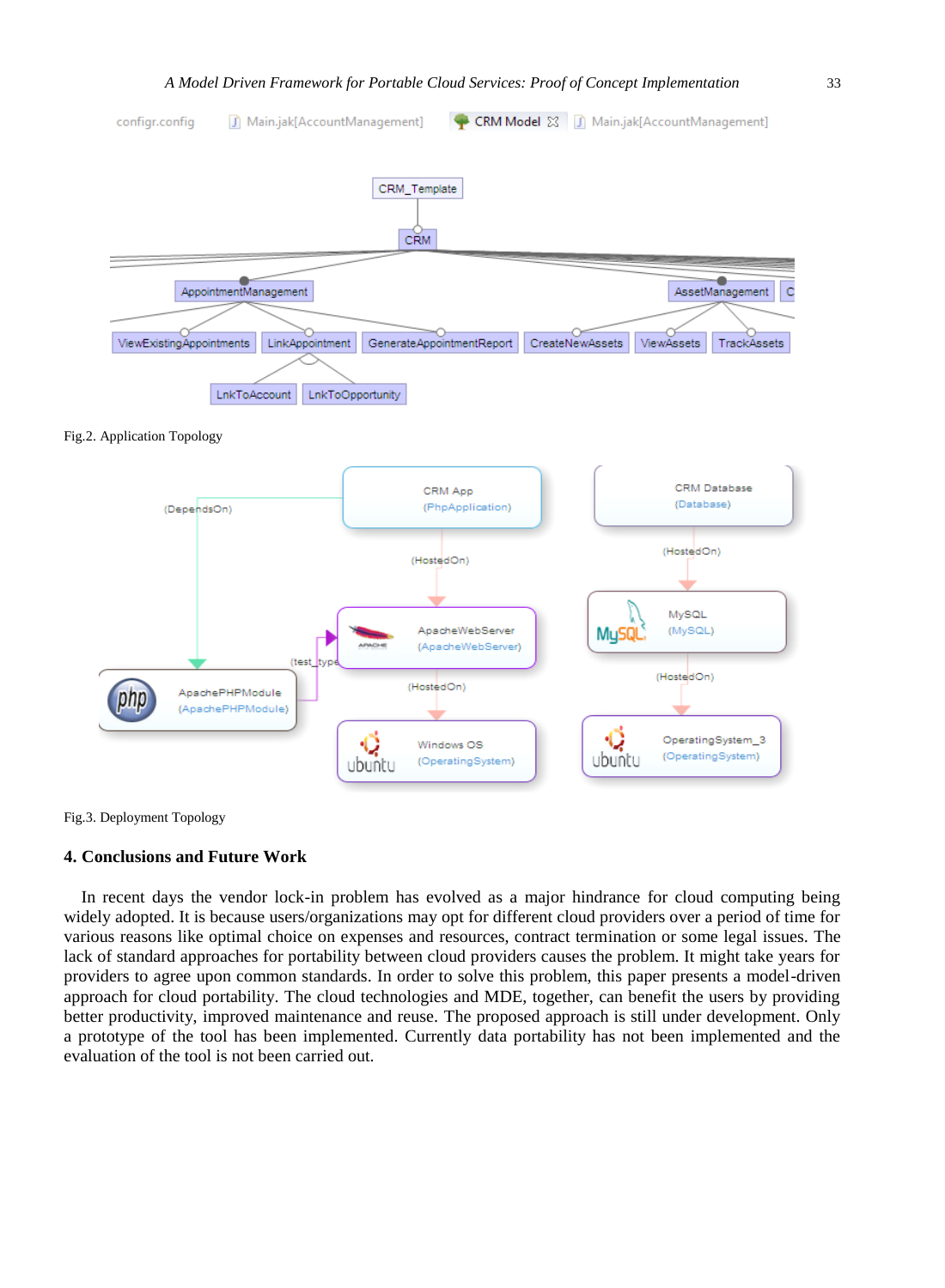## **References**

- [1] Aparna Vijaya, Neelanarayanan V, "Framework for Platform Agnostic Enterprise Application Development Supporting Multiple Clouds", Proc. Symp of BigData and Cloud computing Challenges -Elsevier Procedia Computer Science (ISBCC 2015, March) (Pending publication).
- [2] Aparna Vijaya, Neelanarayanan V "Platform Agnostic Application development", Computational Intelligence for Big Data Analysis: Frontier Advances and Applications, Springer-Verlag, Heidelberg, Germany, Series - 'Studies in Adaption, Learning, and Optimization'.
- [3] Aparna Vijaya, Pritam Dash, Neelanarayanan V, "Migration of Legacy Enterprise Applications to Multiple Clouds: A Feature based approach". Lecture Notes on Software Engineering (LNSE, ISSN: 2301-3559, DOI: 10.7763/LNSE) Journal.
- [4] Aparna Vijaya, Neelanarayanan, " Survey on Decision Framework for Migration to Cloud", Proc. of International Conference on Mathematical Computer Engineering (ICMCE 2013, November).
- [5] "Cloud Computing Portability and Interoperability: Portability and InteroperabilityInterfaces", http://www.opengroup.org/cloud/cloud/cloud\_iop/interfaces.htm. (2015).
- [6] T. Dillon, C. Wu, and E. Chang, "Cloud Computing: Issues and Challenges," in 2010 24th IEEE International Conference on Advanced Information Networking and Applications, 2010, pp. 27–33.
- [7] N. Loutas, V. Peristeras, T. Bouras, E. Kamateri, D. Zeginis, and K.Tarabanis, "Towards a Reference Architecture for Semantically Interoperable Clouds," in 2010 IEEE Second International Conference on Cloud Computing Technology and Science, 2010, pp. 143–150.
- [8] S. b Yangui and S. Tata, "PaaS elements for hosting service-based applications," in CLOSER 2012, 2012, pp. 476–479.
- [9] V. Nelson and V. Uma, "Semantic based Resource Provisioning and scheduling in inter-cloud environment," in International Conference on Recent Trends in Information Technology, 2012, pp. 250– 254.
- [10] A. Sampaio and N. Mendonça, "Uni4Cloud," in 2nd Intl. workshop on Software engineering for cloud computing, 2011, pp. 15–21.
- [11] N. Loutas, E. Kamateri, and K. Tarabanis, ― A Semantic Interoperability Framework for Cloud Platform as a Service, in 2011 IEEE Third International Conference on Cloud Computing Technology and Science (CloudCom), Athens, 2011, pp. 280–287.
- [12] Fotis Gonidis, Iraklis Paraskakis, Dimitrios Kourtesis, Addressing the Challenge of Application Portability in Cloud Platforms, BCI-13.
- [13] D. Petcu, G. Macariu, S. Panica, and C. Crăciun, ― Portable Cloud applications—from theory to practice, Future Generation Computer Systems, 2012.
- [14] Magdalena Kostoska, Marjan Gusev, Sasko Ristov, A New Cloud Services Portability Platform, 24th DAAAM International Symposium on Intelligent Manufacturing and Automation, 2013.
- [15] Danilo Ardagna, Elisabetta Di, Giuliano Casale, Dana Petcu , Parastoo Mohagheghi, S´ebastien Mosser, Peter Matthews, Anke Gericke, Cyril Ballagny, Francesco D'Andria, Cosmin-Septimiu Nechifor, Craig Sheridan, MODACLOUDS: A Model-Driven Approach for the Design and Execution of Applications on Multiple Clouds, MiSE-2012.
- [16] Redhat: http://www.redhat.com/developers/openshift/ (2015).
- [17] Fotis Gonidis, Iraklis Paraskakis, Anthony J. H. Simons, Dimitrios Kourtesis, Cloud Application Portability: An Initial View, Balkan Conference in Informatics, BCI '13, Thessaloniki, Greece, September 19-21, 2013.
- [18] "Docker User Guide", https://docs.docker.com/userguide (2015).
- [19] "Portable cloud apps require standards, vendor research", [http://searchcloudapplications.techtarget.com/tip/Portable-cloud-apps-require-standards-vendor-research](http://searchcloudapplications.techtarget.com/tip/Portable-cloud-apps-require-standards-vendor-research%20(2015))